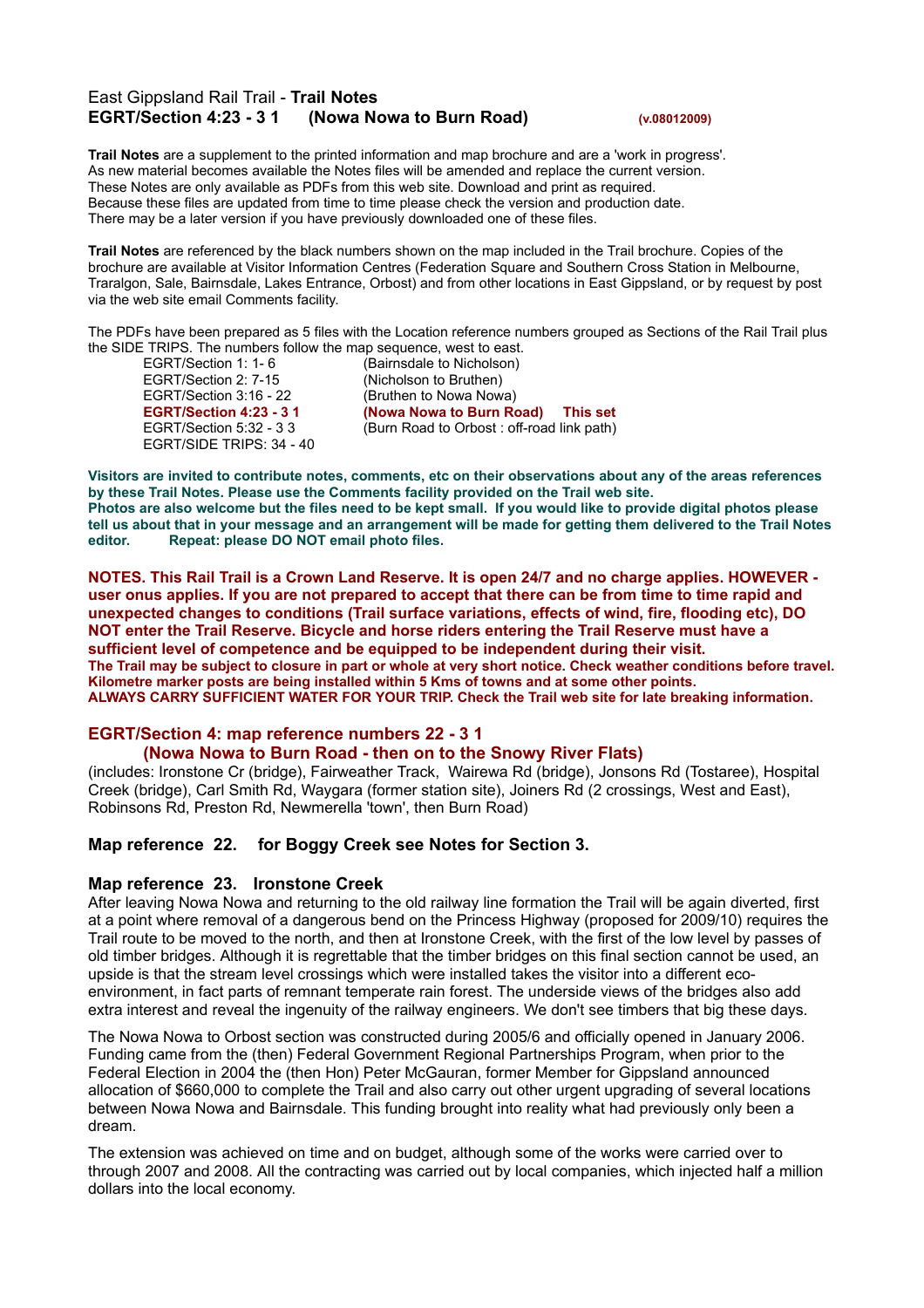#### **page 2**

The cost of repairing the several timber bridges precluded their use which meant some challenging engineering to install the low level by passes, using poured on-site concrete crossings. These are designed to present little impedance in flash flood conditions.

## **WARNING. If water is flowing over these crossings DO NOT USE THE CROSSING.**

The Ironstone Creek bypass might miss the use of the old bridge but does allow you to experience the cool damp conditions of a temperate rain forest micro environment. Pause awhile to feel the change in conditions. This plus the one at Hospital Creek are wonderful stopping spots on a hot day.

## **Map reference 24. Fairweather Track. A changing landscape & vegetation**

Pressing on to Fair Weather Track the visitor discovers a different type of forest environment. Watch for large goannas, wallabies and Lyre birds. The sandy soils support Banksia, and indicate underlying granite bedrock.

Cuttings throughout this country can be unstable, (as shown so dramatically by the Drivers Break Cuttings collapse west of Nowa Nowa). Just before reaching Fair Weather Track the trail diverges left at the start of a long cutting which has been abandoned because it would present short and long term maintenance procedures. The side track offers a view of the cutting, with a small stopping spot at the top.

At Fair Weather Track there are signs of some of the vandalism the third section of the Trail has experienced. Chicane/gates have been buckled; side fencing cut down and lock chains cut. Large rocks have been used at several of the road crossings to try and impede illegal vehicle access but damage still continues, at considerable cost for repairs.

#### Details of illegal vehicles / trail bikes can be noted and reported via the Rail Trail web site.

Land use along this section is a mixture of forest and cleared grazing land.

## **Map reference 25. Wairewa and a remarkable timber bridge**

The next major structure is a quite spectacular curved timber bridge across the Wairewa Road. Considered by some a more outstanding structure that the one at Stoney Creek (west of Nowa Nowa), unfortunately this one has also been by-passed because of the huge expense involved to make it safe.

The western by-pass is a fairly long and steep ramp with a concrete surface. Take care on the decent and when crossing the road. The next chicane/gate has also been repeatedly damaged. A short climb gets you back onto the old formation.

A short diversion can be made back towards the bridge, with a different view for taking photos. Then past a farm house (on the right), through a short cutting and a pleasant stretch to Jonson Road. At this point another side trip can be explored, (but requires some planning) by heading south via bush roads towards Lake Tyres. (See Notes 35)

## **Map reference 26. Tostaree: Jonson Road (side trip to Lake Tyers) & Hospital Creek**

Just before Jonson Road you will have passed a rather overgrown area on the left which was the former Tostaree Railway Station site. There are several farms nearby, including dairying.

After crossing Jonson Road it is a short run to another of the historic old timber bridges at this end of the Trail. **Take care here where the trail surface becomes narrow in several places.**

Hospital Creek is another low level by-pass, and a delightful spot to stop for refreshments or lunch. (Apart from the noise of traffic just metres away on Princes Highway) Take care on the ramps into and out off this creek. Note the superb stand of Eucalyptus on the east side of the Creek as you move back onto the old easement.

Onward from here is a peaceful trip through forest country with occasional grazing paddocks. Keep a watchful eye for wildlife.

## **Map reference 27 Partellis Crossing and Hartland River (picnic table stop)**

This minor cross road is about half way between Nowa Nowa and Burn Road.

Thanks to the generosity of some Friends of the Rail Trail, a picnic table and seat has been installed not far along the Trail from the road crossing. An ideal spot to take a break, as the donor friends frequently do, to boil the billy, even if it's only a thermos and tea bag event.

The Trail then crosses the Hartland River before heading on to the former timber mill site of Waygara. Again the country is a mixture of forest and farmland.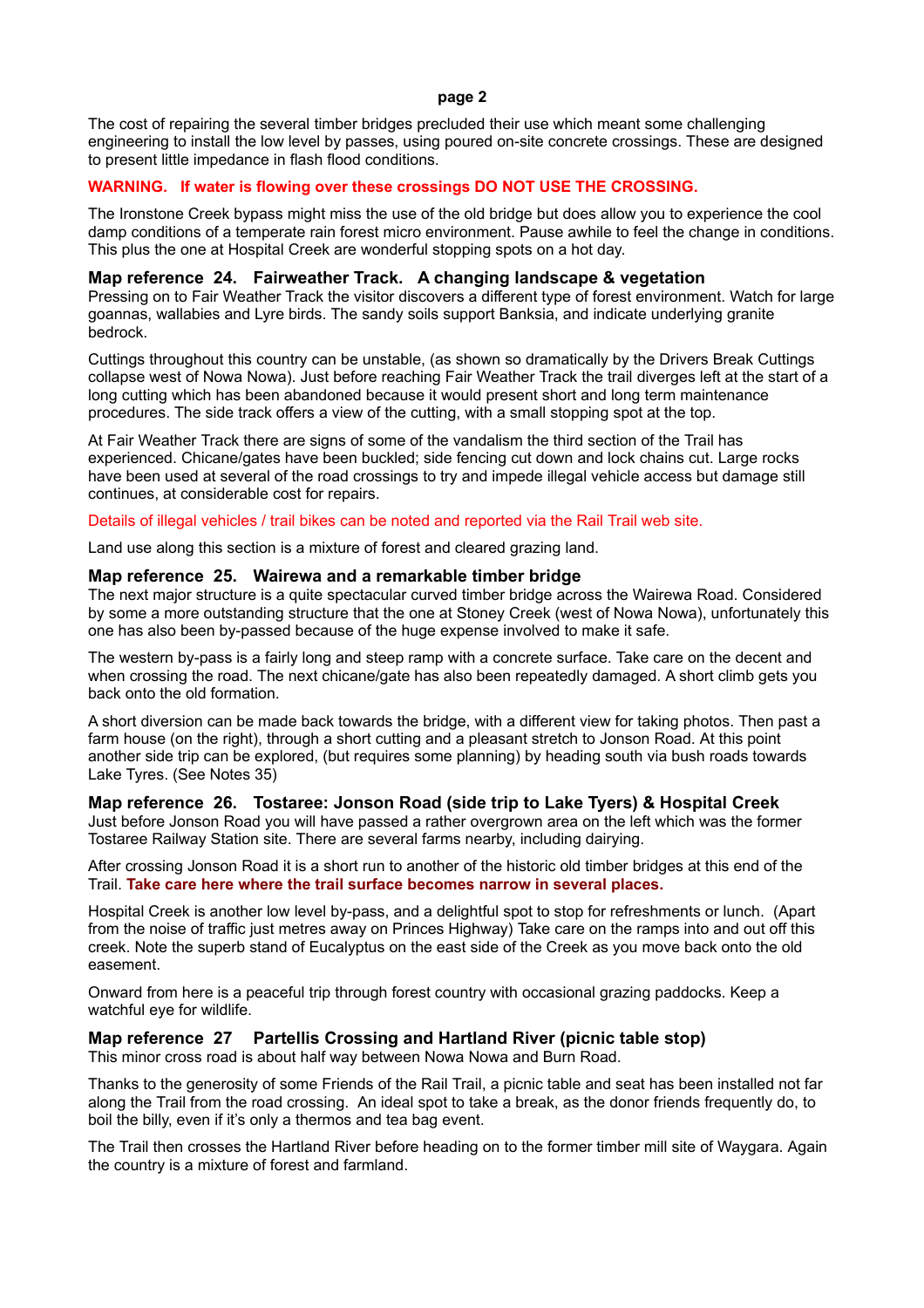#### **Map reference 28 Waygara - former timber mills now gone. The trees return.**

Native vegetation re-growth is rapidly reclaiming formerly closed land where a big timber mill was situated on the west side of the Waygara Track (which crosses the Trail).

Still standing is a huge shed and a sawdust incinerator stack. There are also former mill houses at this site, which is now in private ownership. Please respect the privacy of the owners. No amenities are available. This property is not open to the public.

Just past the Waygora Track crossing (two more chicanes) on the left is the site of another previously very large timber mill site. There are several houses alongside the Trail to the right, all part of the former timber mills community. Apart from a length of an old and very large tree and a few remnant structures, there is nothing left of this former timber mill operation.

## **Map reference 29 Simpsons Creek and (another) tea break spot**

By this time the visitor who has travelled all the way from Bairnsdale will have seen a lot of forest, and depending on the time of year, hopefully some of the native animals which live along or visit the Reserve.

For some visitors the forest areas might seem not to be very interesting, even monotonously repetitive. The upside however is the diversity of wild life which can be supported, with space to survive.

The Trail also provides a growing space for a large number of indigenous plants, from the big eucalyptus to very tiny grasses. Because the Reserve was not often (intentionally) burnt when serving as a railway (vegetation controls were by way of herbicides) there is still a seed bank from the early days of European settlement. Careful ecological burns today can re-launch some of that resource.

To this end there is considerable advantage in the Committee working with interested biological conservation organisations. Unlocking some of the latent plant material which can be found on this Reserve has some intriguing possibilities.

The picnic table/seat sets you will find on these last few kilometres have been donated by local Friends who cycle out from Orbost. These spots provide a chance to rest awhile and just listen to the countryside around you.

Simpsons Creek might easily be missed. Just before you reach Simpsons Creek Road the Trail crosses the creek, not over the bridge which originally carried trains, but large corrugated steel culverts which many years ago replaced the timber crossing. It's worth going back along the side track just before the chicane to get a close up view of the large culverts.

#### **Map reference 30. Joiners Road - two crossings, west and east**

The Princes Highway now follows a route which irons out a number of deviations which the early road had to make to avoid difficult engineering situations.

Joiners Road is one such example. At the western end it cuts across the Reserve (or maybe the former rail line 'cut' the road!) and heads east almost parallel to the Trail. There are only a couple of house along the Trail but many more on Joiners Road. Although it is sealed and rather lumpy/bumpy the road can be used as a detour to the Trail because it re-crosses the Trail a short distance from Newmerella. It would be an interesting short alternative if returning on the Trail.

The Joiners Road section brings the visitor back a bit closer to the tempo of ordinary life; the rumble of traffic on the Princes Highway, which is only a short distance to the south.

On the south side of the Highway you can see a set of pale green buildings, fences and pipe work. This is a pumping station on the underground gas pipe line. there is a convenient motel on the right hand side just passed the crossing of Joiners Road, then sheds which are part of a local saw mill facility. The actual mill is farther on, after Preston Road.

## **Map reference 31. Newmerella; Trail end and the famous Snowy River; or if you are starting from Orbost, the Trail beginning!**

Preston Road is the way to go to reach the Newmerella Service Station located on the Princes Highway off to your right (it includes a Post Office and Store). Otherwise press on for the last couple of kilometres and enter a quite fascinating cutting which take the Trail around a really steep hillside. This escarpment rims the Snowy River Flats (flood plain) and provides a surprise view across the very productive vegetable growing land formed by the Snowy flood plain, before the pathway drops off the railway formation to descend to Burn Road and the eastern end of the Trail.

There are signs of old attempts to stop the collapse of the hillside. Buttressing with steel rail lines and corrugated flumes channel water away from the path, suggesting this section presents considerable problems in the future.